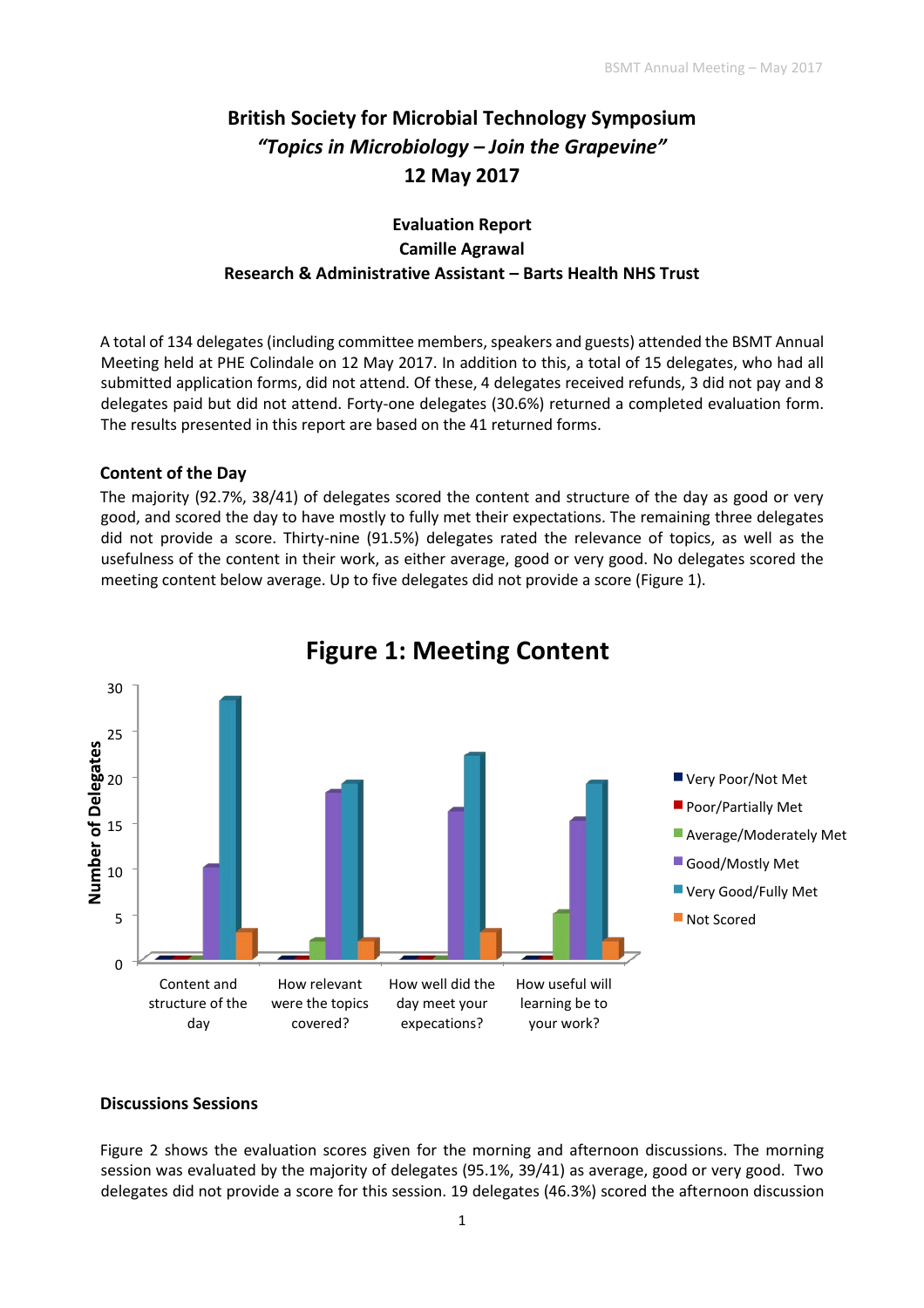as either average, good or very good, with 21 delegates (51.2%) not providing a score and 1 delegate (2.4%) scoring the session as poor (although no additional comment was provided to explain this).



**Figure 2: Morning and Afternoon Discussions** 

#### **Venue, General Administration and Delegate Pack**

The majority of delegates (40/41, 97.6%) evaluated the venue, general administration and delegate pack as either average, good or very good. One delegate did not give a score (Figure 3).

Thirty-eight delegates (92.7%) rated their registrations as having been handled in an average, good or very good way. One delegate did not give a score and one delegate rated their registration as very poor, due to having to repeatedly ask their Trust if their payment and application had been received. Despite the delegate stating that it was the fault of their Trust, they also stated that they did not have a solution to the problem.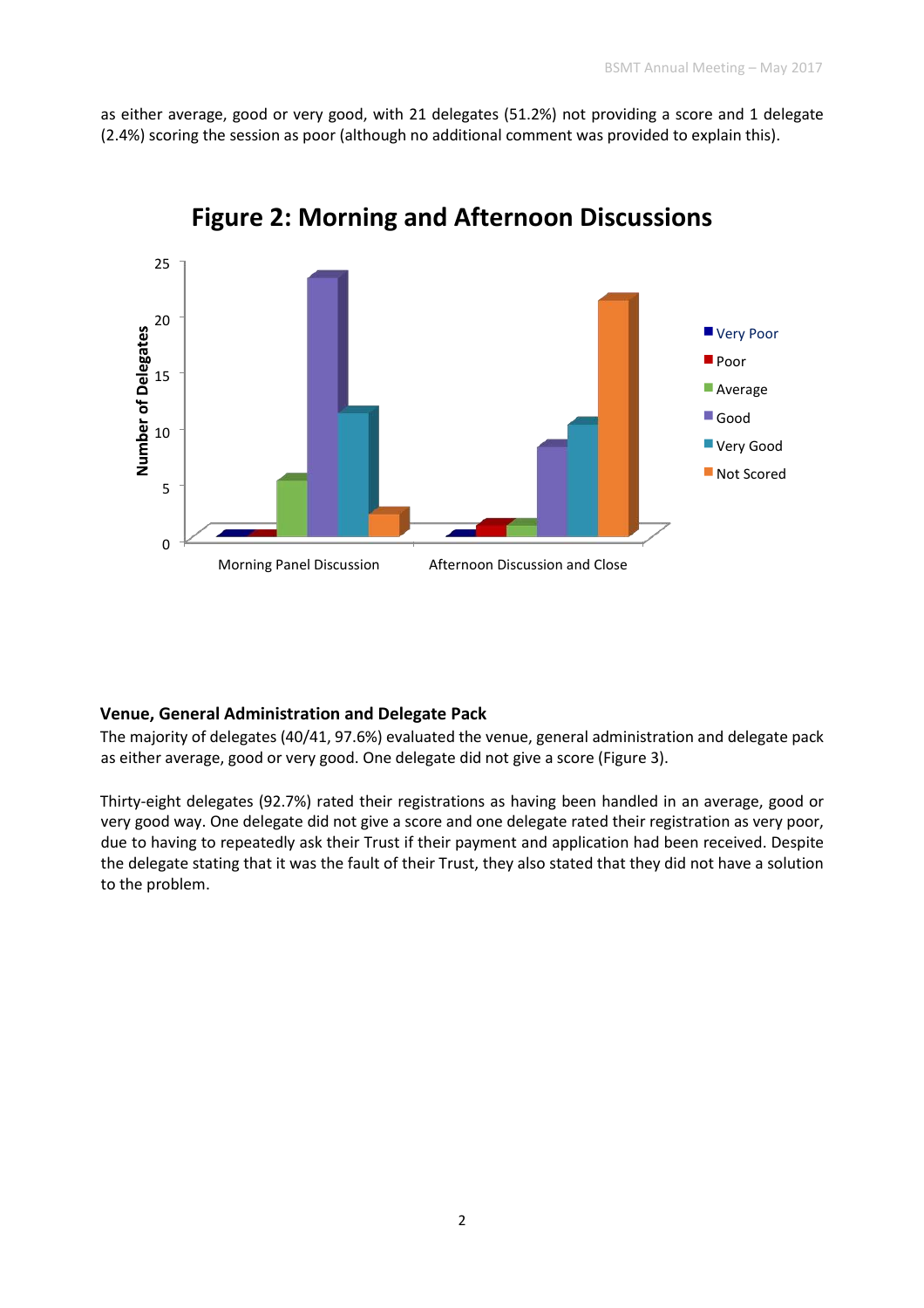

# **Figure 3: Meeting Venue, Administration & Delegate Pack**

### **BSMT Education Grants**

Of the 41 delegates who were asked, 11 delegates (26.8%) were aware that the BSMT offered Education Grants, 24 delegates (58.5%) were not, and 6 delegates (14.6%) did not answer. Of these, 9 delegates said that they would be interested in applying for the grant, 2 delegates said maybe and 13 delegates said no. Seventeen delegates (41.5%) did not give an answer. The reasons given for not being interested in applying for the BSMT Education Grant were as follows:

> *Not a teaching lab Department has little time for any practical research Lack of time and resources My work is not practical laboratory based Not applicable I don't know enough about it yet*

## **Additional Comments**

All delegates were asked to provide additional comments in the form of free text. A selection of these has been provided below:

#### *How could we improve the delegate pack?*

*Ensure consistency – I had no information pack (inc. handouts of presentations) in mine Very good pack – doesn't need improvement Provide, if possible, all the lecture notes Less advertising Nothing – excellent*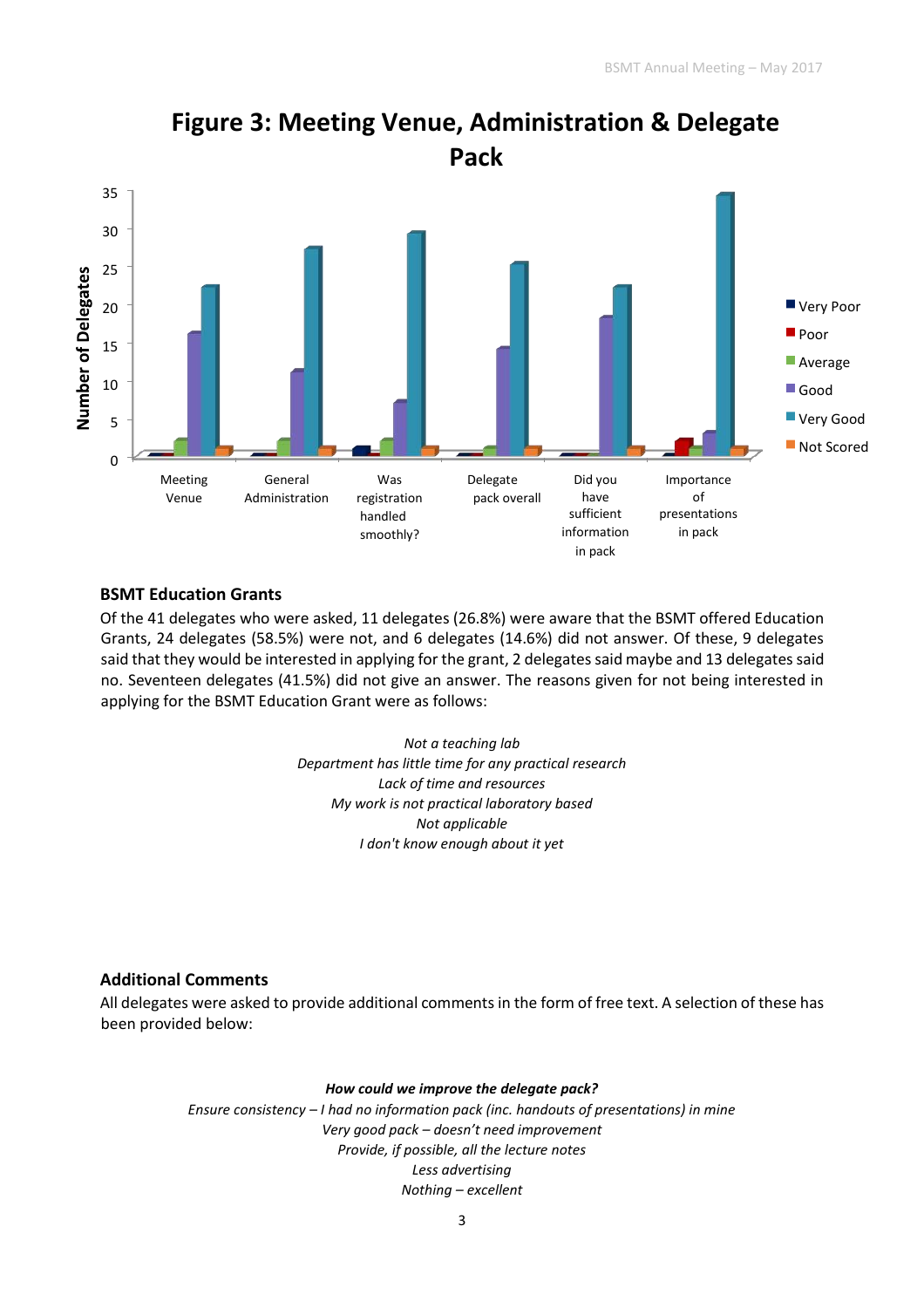## *Nothing to fault It has everything needed Put less in it. Such a waste of paper. We can get the slides off the website & what we are interested in from the trade stands*

*Most enjoyed Content of talks, networking with other scientists The ambience and interaction The trade show All very beneficial, particularly the MALDI-TOF Detection of Mycobacteria Variety of talks Excellent current topic & relevance to diagnostic Microbiology Enjoyed all the topics discussed - MALDI very relevant for us Lectures, food & meeting other colleagues in other organisations Very nice lunch Both sessions looking at clinical issues Presentations The topics covered - increased my knowledge of other topics out there Good combination of speakers Candida auris + lab detection of CPO/CPE Keeping up to date The afternoon resistance/outbreak talks as they are very relevant at the moment Variety of topics, Dr Templeton's talk & Dr Bamford's talk very very good The lectures were really good esp. the Candida talk & the talk by Dr Katie Hopkins The topics chosen for the day & the speakers Excellent relevant talks & helpful admin team. Nice balance of topics - pure science, IPC, clinical, diagnostics Questions at end of sessions Relaxed learning opportunity away from the lab, where CPD is impossible* 

*Least enjoyed The early start from home! Packed exhibition room Nothing Food Long wait to get the lunch Lack of biscuits! Also lecture theatre was a bit warm Details of methodologies used but this may be due to lack of experience No sweet treats in morning registration Too cramped in trade show Lecture theatre too warm Just the wait between end of morning session & lunch. Even with visiting trade show, there's still plenty of 'spare' time No biscuits/snacks with morning coffee (not a big problem!) Some lectures over-ran Too little time for questions & answers The journey! The temperature in the trade show area* 

#### *Please tell us your main reason for attending*

*Keeping up to date*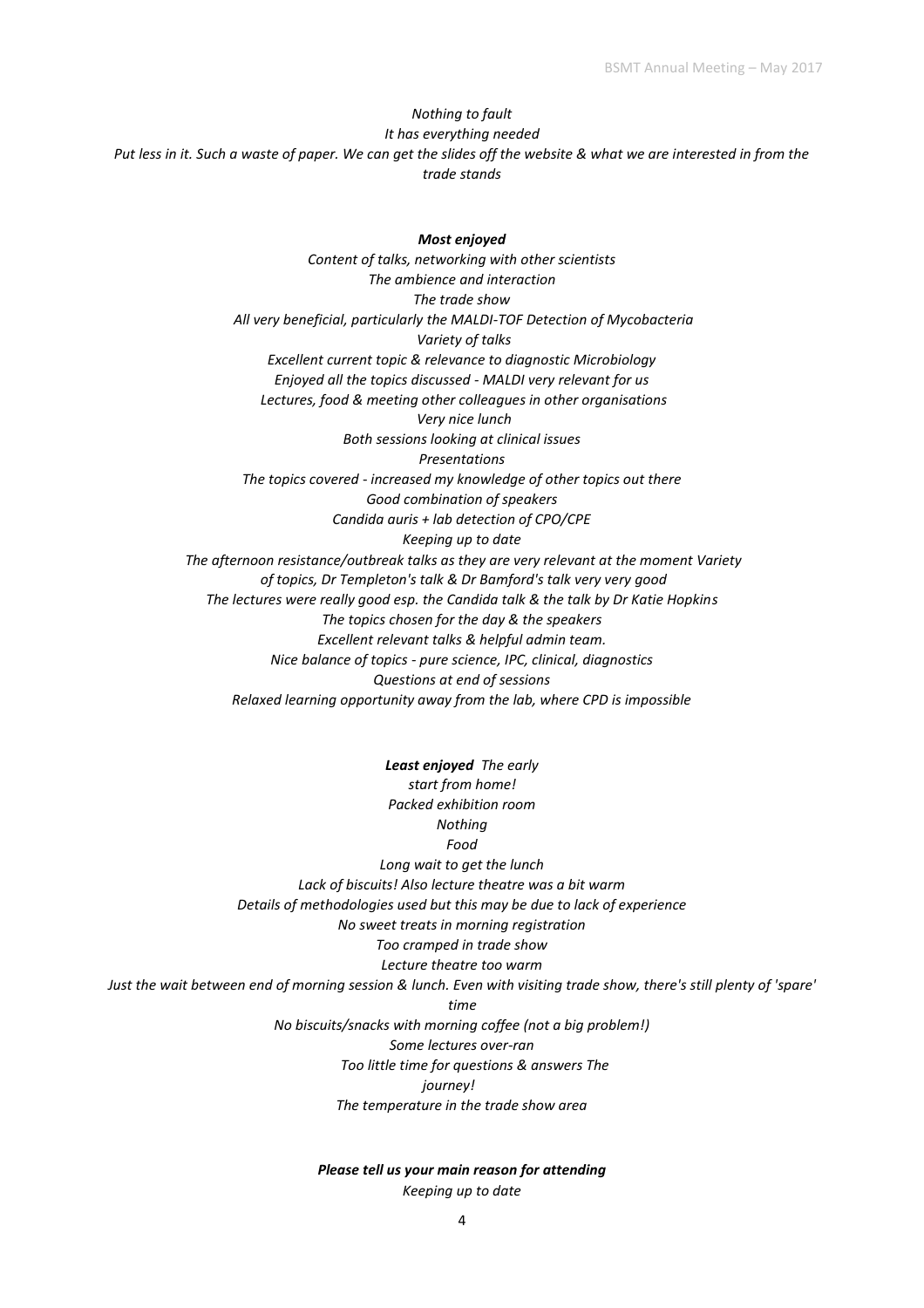*CPD Learning Information Sepsis talk Update knowledge & technique Education Interest Increase knowledge CPD Always a good meeting Interesting subject CPD/CME Topical issues "Current" issues dealt with Gain more knowledge CPD Update + Network Education + CPD Information* 

#### *How could we improve the meeting?*

*Nil* 

*Can't think of anything It was very good & organised Larger trade show venue to add more trade Bigger room for trade show Larger venue, more exhibitors Less lunch break, maybe extra talk Perfect and enough topics covered The meeting is great, and I always enjoy it year after year that I attend No suggestions Central London More time for questions at the end of the day Nothing really. Different menu? Pie and chips! More moveable microphone* 

#### *Where did you hear about the meeting? Email*

*Email mailing list Public Health website Organised through the Training Officer at my Trust Email - Valerie Bevan Online IBMS Email link from previous delegate Email from BSMT Work newsletter Email Regular attendance so on mailing list Informed in work On BSMT list Colleague*